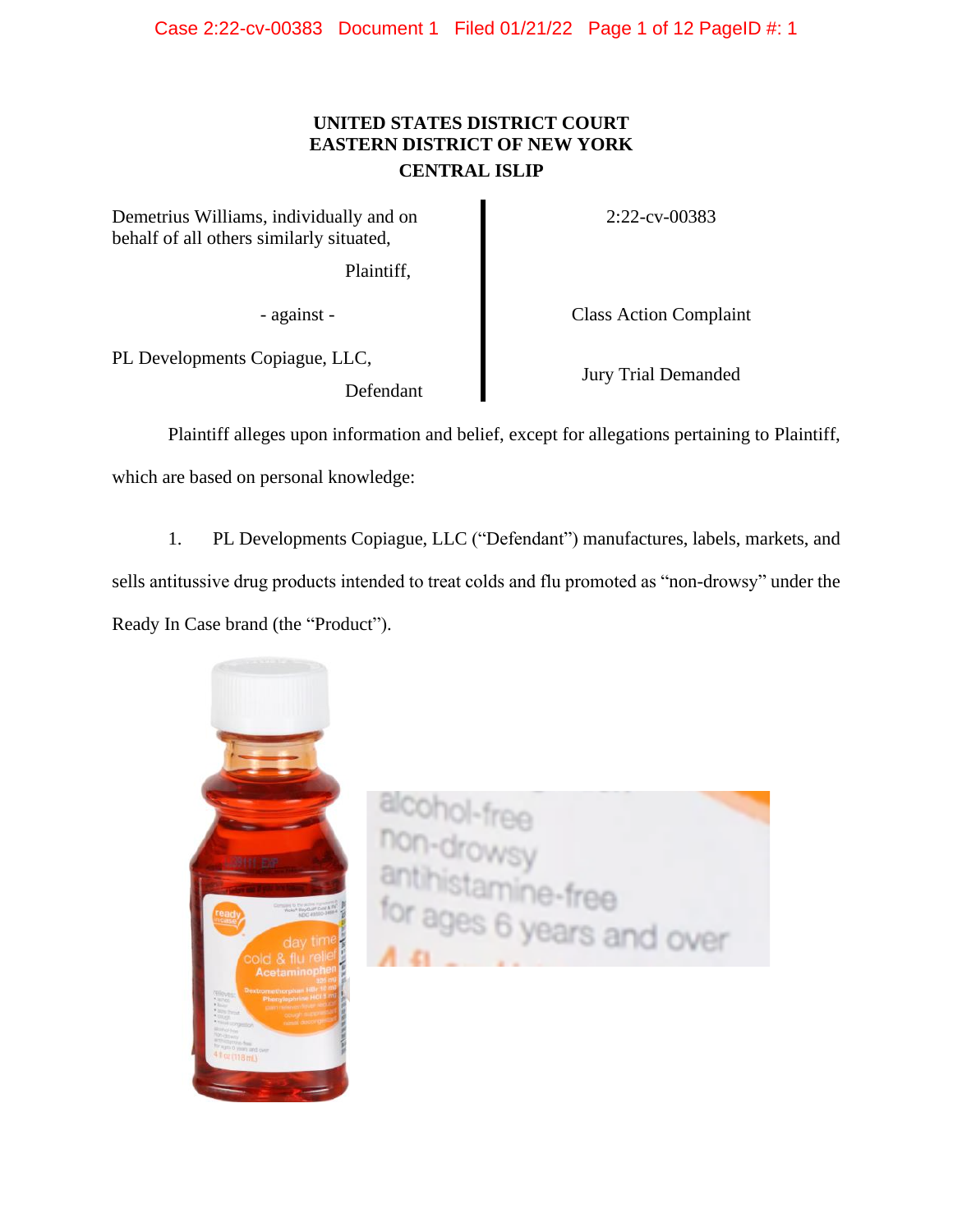## Case 2:22-cv-00383 Document 1 Filed 01/21/22 Page 2 of 12 PageID #: 2

2. Oral antitussives contain a variety of approved active ingredients, including dextromethorphan hydrobromide ("dextromethorphan Hbr"). 21 C.F.R. § 341.14(a)(4).

3. Plaintiff and consumers want to take over-the-counter ("OTC") drug products that improve their cold or flu, but also lets them be active, either for work, family obligations, or a desire to maintain control of their senses.

4. To meet this demand, companies promote their OTC products as "non-drowsy."

5. Though the Product is represented as "non-drowsy," it contains dextromethorphan Hbr, which is well-known for causing drowsiness.



6. Numerous governmental agencies and third-parties caution users of products containing dextromethorphan Hbr from engaging in activity which requires them to be alert, because this can cause drowsiness.

7. The representation of "non-drowsy" misleads consumers who expect they are purchasing a cold and flu product that will not make them drowsy or increase the chances they become drowsy.

8. In marketing the Product, Defendant is required to refrain from statements that may be half-truths, misleading, or false. 21 C.F.R. § 341.74(b)(3)(vi); 21 C.F.R. § 341.74(c)(4)(v);

9. The Product contains and makes other representations and omissions which are false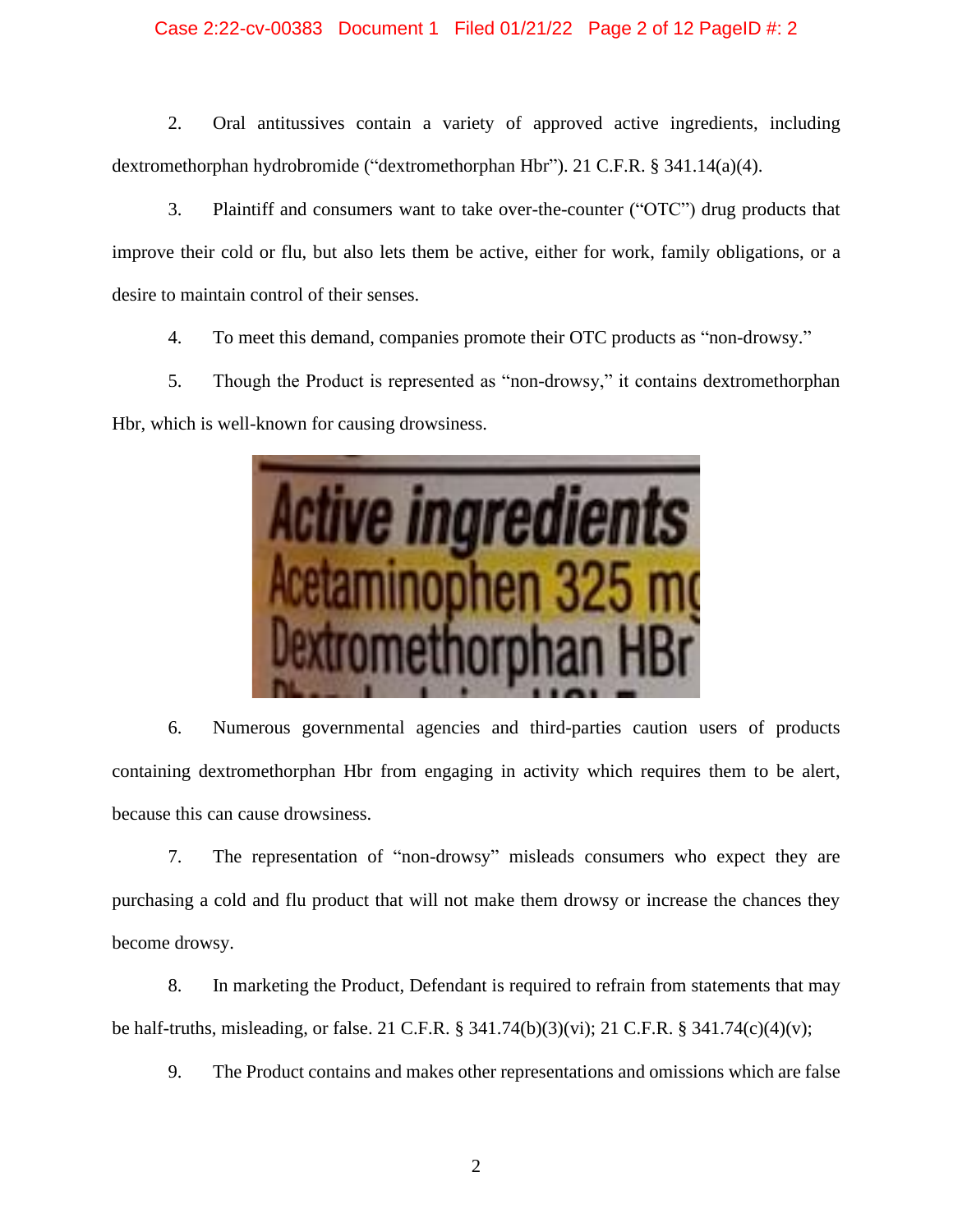#### Case 2:22-cv-00383 Document 1 Filed 01/21/22 Page 3 of 12 PageID #: 3

or misleading.

10. Reasonable consumers must and do rely on a company to honestly identify and describe the components, attributes, and features of a product, relative to itself and other comparable products or alternatives.

11. The value of the Product that Plaintiff purchased was materially less than its value as represented by Defendant.

12. Defendant sold more of the Product and at higher prices than it would have in the absence of this misconduct, resulting in additional profits at the expense of consumers.

13. Had Plaintiff and proposed class members known the truth, they would not have bought the Product or would have paid less for it.

14. The Product is sold for a price premium compared to other similar products, for no less than \$1.25 per 4 oz, excluding tax or any sales, a higher price than it would otherwise be sold for, absent the misleading representations and omissions.

#### Jurisdiction and Venue

15. Jurisdiction is proper pursuant to Class Action Fairness Act of 2005 ("CAFA"). 28 U.S.C. § 1332(d)(2).

16. The aggregate amount in controversy exceeds \$5 million, including any statutory damages, exclusive of interest and costs.

17. Plaintiff Demetrius Williams is a citizen of Michigan.

18. Defendant PL Developments Copiague, LLC is a Delaware limited liability company with a principal place of business in Westbury, Nassau County, New York and upon information and belief, at least one member of defendant is not a citizen of the same state as the plaintiff.

19. The class of persons Plaintiff seeks to represent includes persons who are citizens of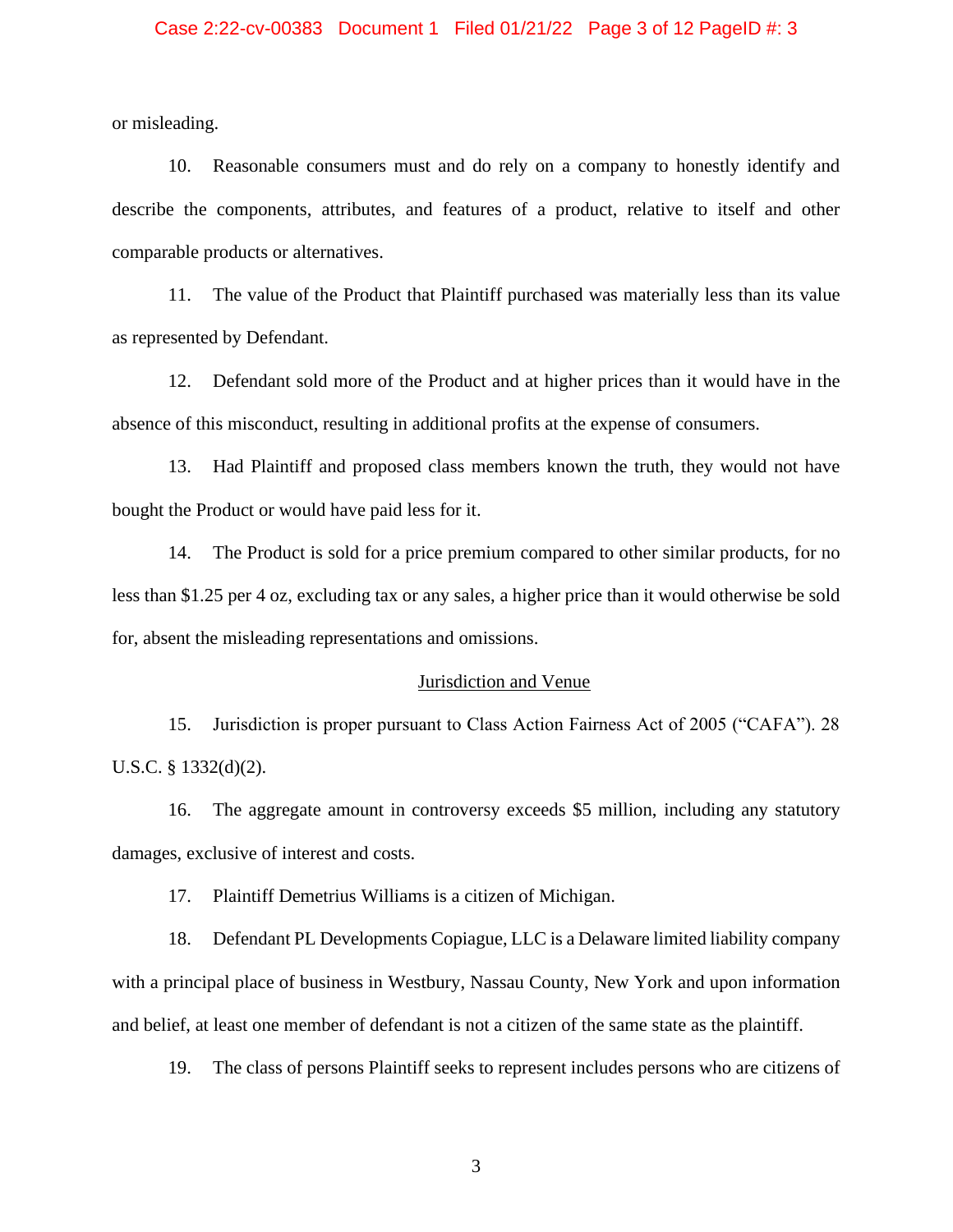#### Case 2:22-cv-00383 Document 1 Filed 01/21/22 Page 4 of 12 PageID #: 4

different states from which Defendant is a citizen.

20. Defendant transacts business within this District through sale of the Product to residents of this District and is headquartered in this District.

21. The Product is available to consumers from third-parties, which includes grocery stores, dollar stores, warehouse club stores, drug stores, convenience stores, big box stores, and online.

22. Venue is in Central Islip in this District because a substantial part of the events or omissions giving rise to these claims occurred in Nassau County, i.e., Defendant's decisions for labeling the Product.

#### Parties

23. Plaintiff Demetrius Williams is a citizen of Warren, Macomb County, Michigan.

24. Defendant PL Developments Copiague, LLC is a Delaware limited liability company with a principal place of business in Westbury, New York, Nassau County.

25. Defendant is a leader in private label OTC products.

26. Private label refers to the practice where a manufacturer produces a product that is sold under the name of the retailer, often referred to as a "store brand."

27. Over the past decade, private label products have increased in quality and often exceed the quality of the national brands.

28. Defendant also sells products under its own Ready To Care brand.

29. Because of Defendant's experience and expertise as a supplier for numerous private label brands, its Ready to Care brand has few equals in quality.

30. Defendant's products are manufactured and packaged in state-of-the-art, federallycompliant facilities.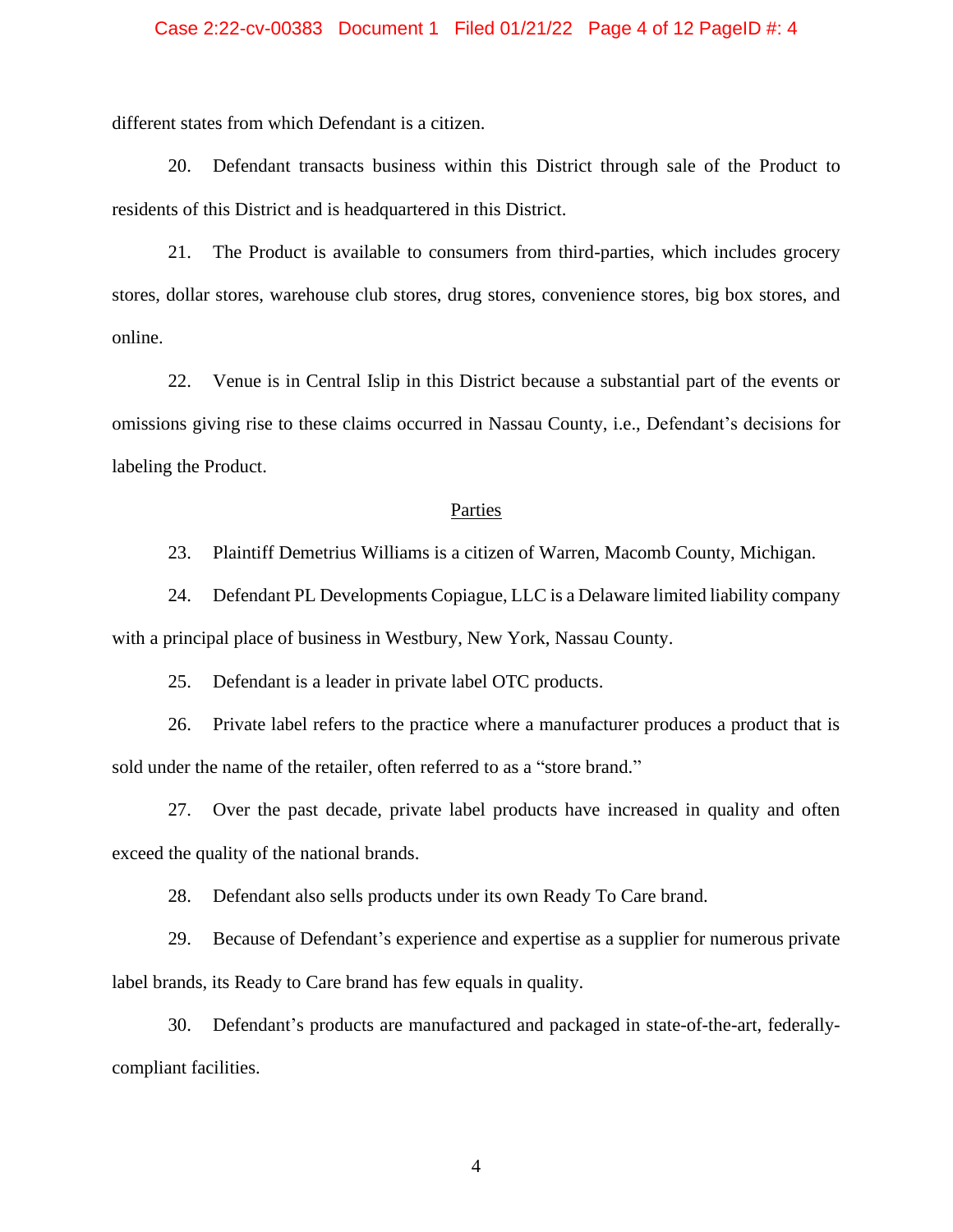#### Case 2:22-cv-00383 Document 1 Filed 01/21/22 Page 5 of 12 PageID #: 5

31. The Product is available to consumers from third-parties, which includes grocery stores, dollar stores, warehouse club stores, drug stores, convenience stores, big box stores, and online.

32. Plaintiff purchased the Product on one or more occasions within the statutes of limitations for each cause of action alleged, at Dollar Tree, at locations including 26696 Ryan Rd Warren MI 48091-1144 between December 2021 and January 2022, among other times.

33. Plaintiff believed the Product would not cause drowsiness and did not contain ingredients which could cause drowsiness.

34. Plaintiff bought the Product because he expected it would not cause drowsiness and did not contain ingredients which could cause drowsiness because that is what the representations said and implied.

35. Plaintiff relied on the words, layout, packaging, and/or images on the Product, on the labeling, statements, and/or claims made by Defendant in digital, print and/or social media, which accompanied the Product and separately, through in-store, digital, audio, and print marketing.

36. Plaintiff did not expect a product, especially from the Ready To Care brand, would promise it was "non-drowsy" even though it contained ingredients which made him drowsy or could increase his risk of becoming drowsy.

37. Plaintiff was disappointed because he believed the Product would not cause drowsiness and did not contain ingredients which could cause drowsiness.

38. Plaintiff bought the Product at or exceeding the above-referenced price.

39. Plaintiff would not have purchased the Product if he knew the representations and omissions were false and misleading or would have paid less for it.

40. Plaintiff chose between Defendant's Product and products represented similarly, but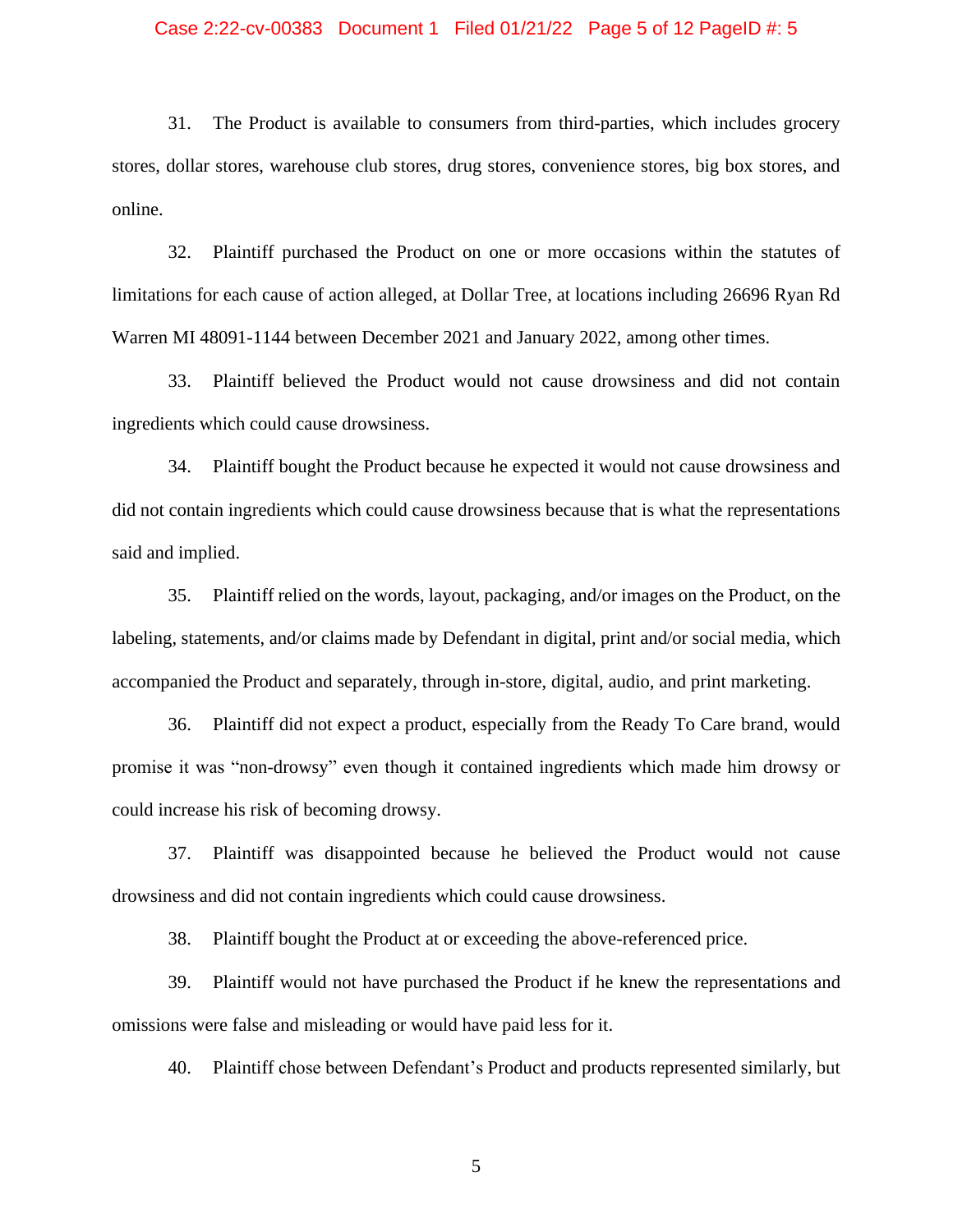#### Case 2:22-cv-00383 Document 1 Filed 01/21/22 Page 6 of 12 PageID #: 6

which did not misrepresent their attributes, features, and/or components.

41. The Product was worth less than what Plaintiff paid and he would not have paid as much absent Defendant's false and misleading statements and omissions.

42. Plaintiff intends to, seeks to, and will purchase the Product again when he can do so with the assurance the Product's representations are consistent with its abilities, attributes, and/or composition.

43. Plaintiff is unable to rely on the labeling and representations not only of this Product,

but for other similar oral antitussives, because he is unsure whether those representations are truthful.

#### Class Allegations

44. Plaintiff seeks certification under Fed. R. Civ. P. 23(b)(2) and (b)(3) of the following classes:

> **Michigan Class:** All persons in the State of Michigan who purchased the Product during the statutes of limitations for each cause of action alleged; and

> **Consumer Fraud Multi-State Class**: All persons in the States of Iowa, New York, Hampshire, New Mexico, Georgia, Michigan, Texas, Arkansas, Delaware, Wyoming, Virginia and Oklahoma, who purchased the Product during the statutes of limitations for each cause of action alleged.

45. Common questions of law or fact predominate and include whether Defendant's

representations were and are misleading and if Plaintiff and class members are entitled to damages.

46. Plaintiff's claims and basis for relief are typical to other members because all were

subjected to the same unfair and deceptive representations and actions.

47. Plaintiff is an adequate representative because his interests do not conflict with other

members.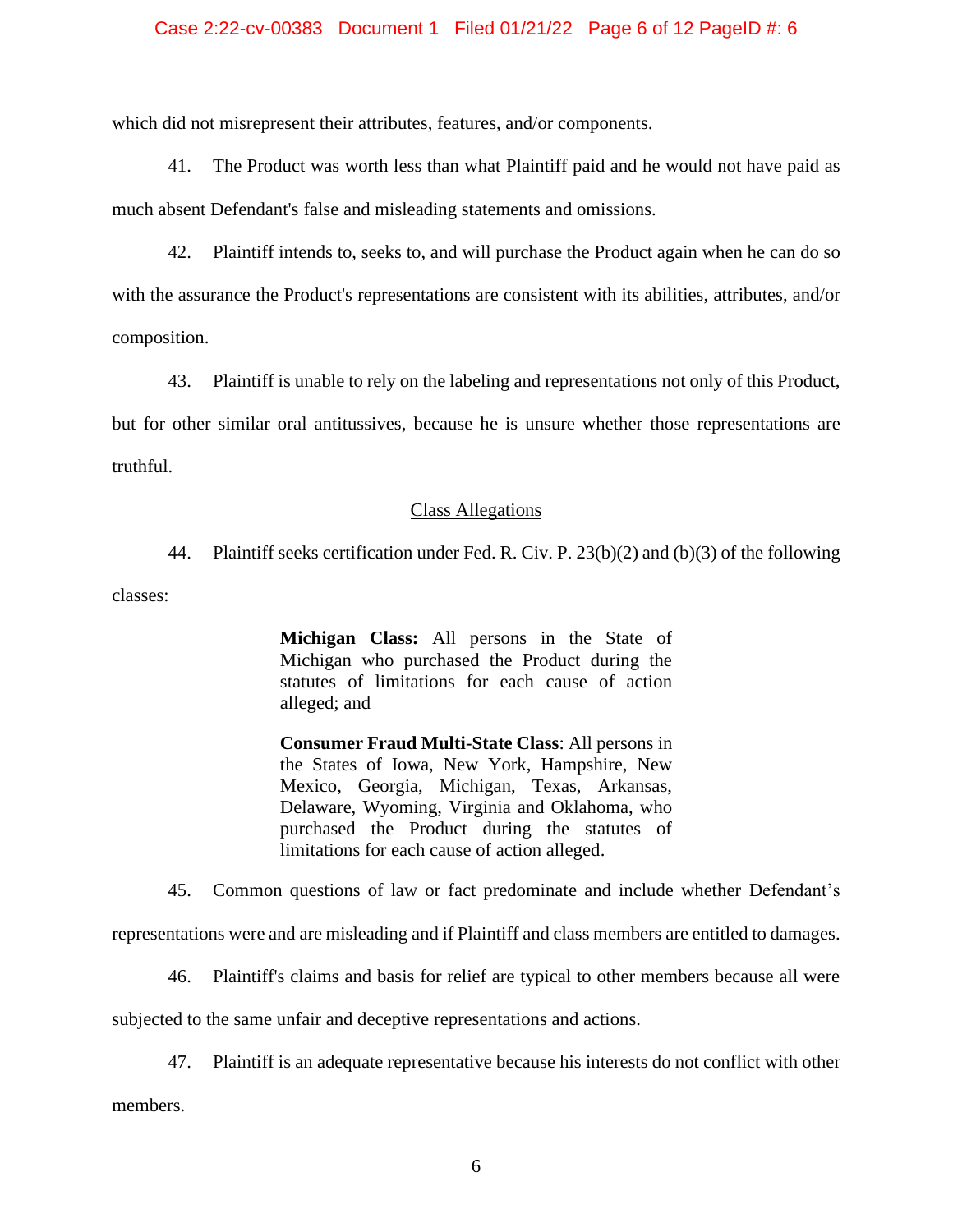### Case 2:22-cv-00383 Document 1 Filed 01/21/22 Page 7 of 12 PageID #: 7

48. No individual inquiry is necessary since the focus is only on Defendant's practices and the class is definable and ascertainable.

49. Individual actions would risk inconsistent results, be repetitive and are impractical to justify, as the claims are modest relative to the scope of the harm.

50. Plaintiff's counsel is competent and experienced in complex class action litigation and intends to protect class members' interests adequately and fairly.

51. Plaintiff seeks class-wide injunctive relief because the practices continue.

#### New York General Business Law ("GBL") §§ 349 & 350

#### (Consumer Protection Statute)

52. Plaintiff incorporates by reference all preceding paragraphs.

53. Plaintiff and class members desired to purchase a product that would not cause drowsiness and did not contain ingredients which could cause drowsiness.

54. Defendant's false and deceptive representations and omissions are material in that they are likely to influence consumer purchasing decisions.

55. Defendant misrepresented the Product through statements, omissions, ambiguities, half-truths and/or actions.

56. Plaintiff relied on the representations that the Product would not cause drowsiness and did not contain ingredients which could cause drowsiness.

57. Plaintiff and class members would not have purchased the Product or paid as much if the true facts had been known, suffering damages.

## Violation of State Consumer Fraud Acts

# (On Behalf of the Consumer Fraud Multi-State Class)

58. The Consumer Fraud Acts of the States in the Consumer Fraud Multi-State Class are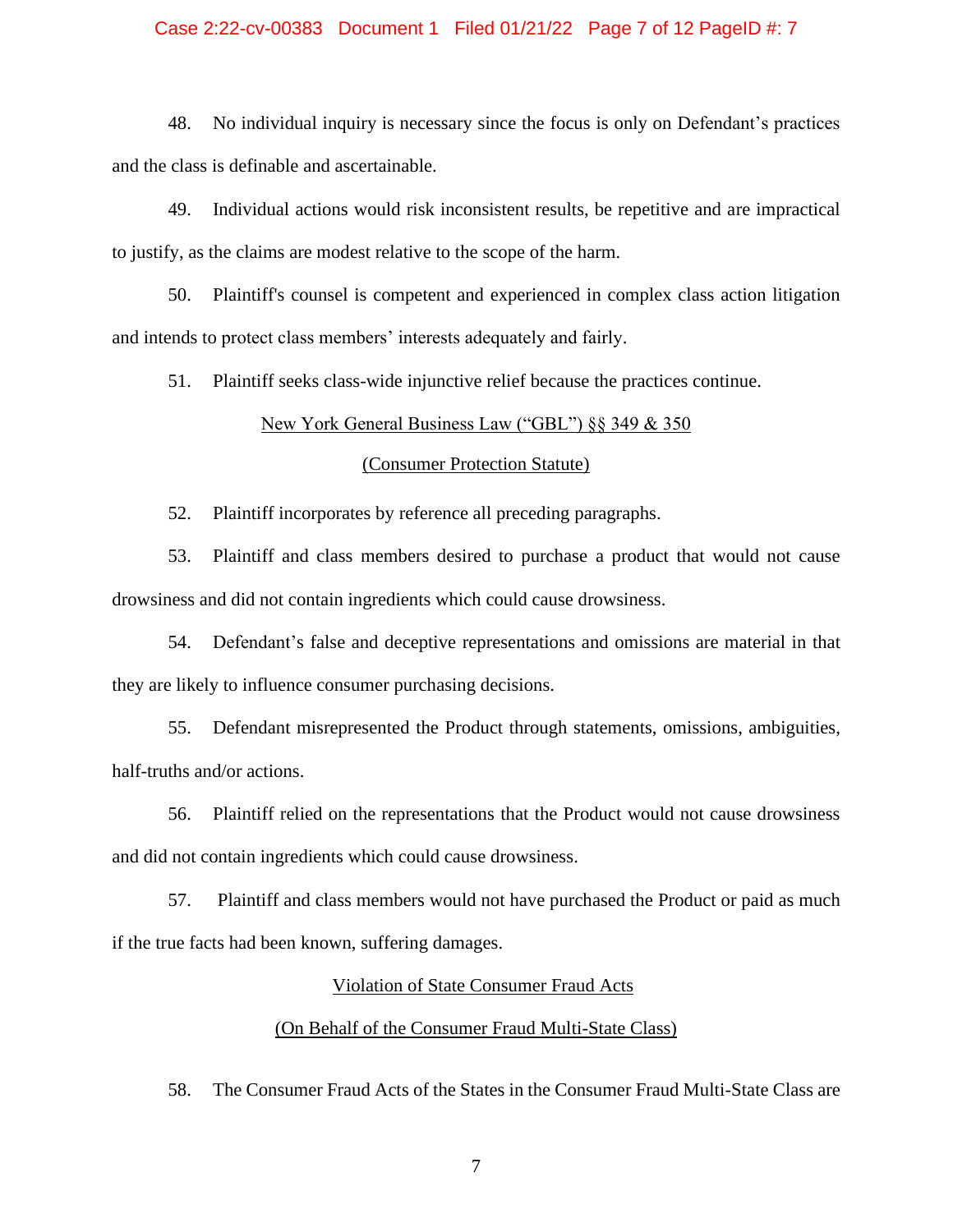#### Case 2:22-cv-00383 Document 1 Filed 01/21/22 Page 8 of 12 PageID #: 8

similar to the above-referenced consumer protection statute and prohibit the use of unfair or deceptive business practices in the conduct of trade or commerce.

59. Defendant intended that each of members of the Consumer Fraud Multi-State Class would rely upon its deceptive conduct, and a reasonable person would in fact be misled by this deceptive conduct.

60. As a result of Defendant's use or employment of artifice, unfair or deceptive acts or business practices, each of the other members of the Consumer Fraud Multi-State Class have sustained damages in an amount to be proven at trial.

61. In addition, Defendant's conduct showed motive, and the reckless disregard of the truth such that an award of punitive damages is appropriate.

## **Breach of Contract**

62. Plaintiff entered into a contract with Defendant for purchase of the Product

63. The terms of the contract provided that the Product would not cause drowsiness and did not contain ingredients which could cause drowsiness.

64. Defendant breached the contract because the Product did not meet the terms Plaintiff agreed to.

65. Plaintiff was damaged by the breach, and those damages include the purchase price.

# Breaches of Express Warranty, Implied Warranty of Merchantability/Fitness for a Particular Purpose and Magnuson Moss Warranty Act, 15 U.S.C. §§ 2301, *et seq*.

66. The Product was manufactured, identified, and sold by Defendant and expressly and impliedly warranted to Plaintiff and class members that it would not cause drowsiness and did not contain ingredients which could cause drowsiness.

67. Defendant directly marketed the Product to Plaintiff and consumers through its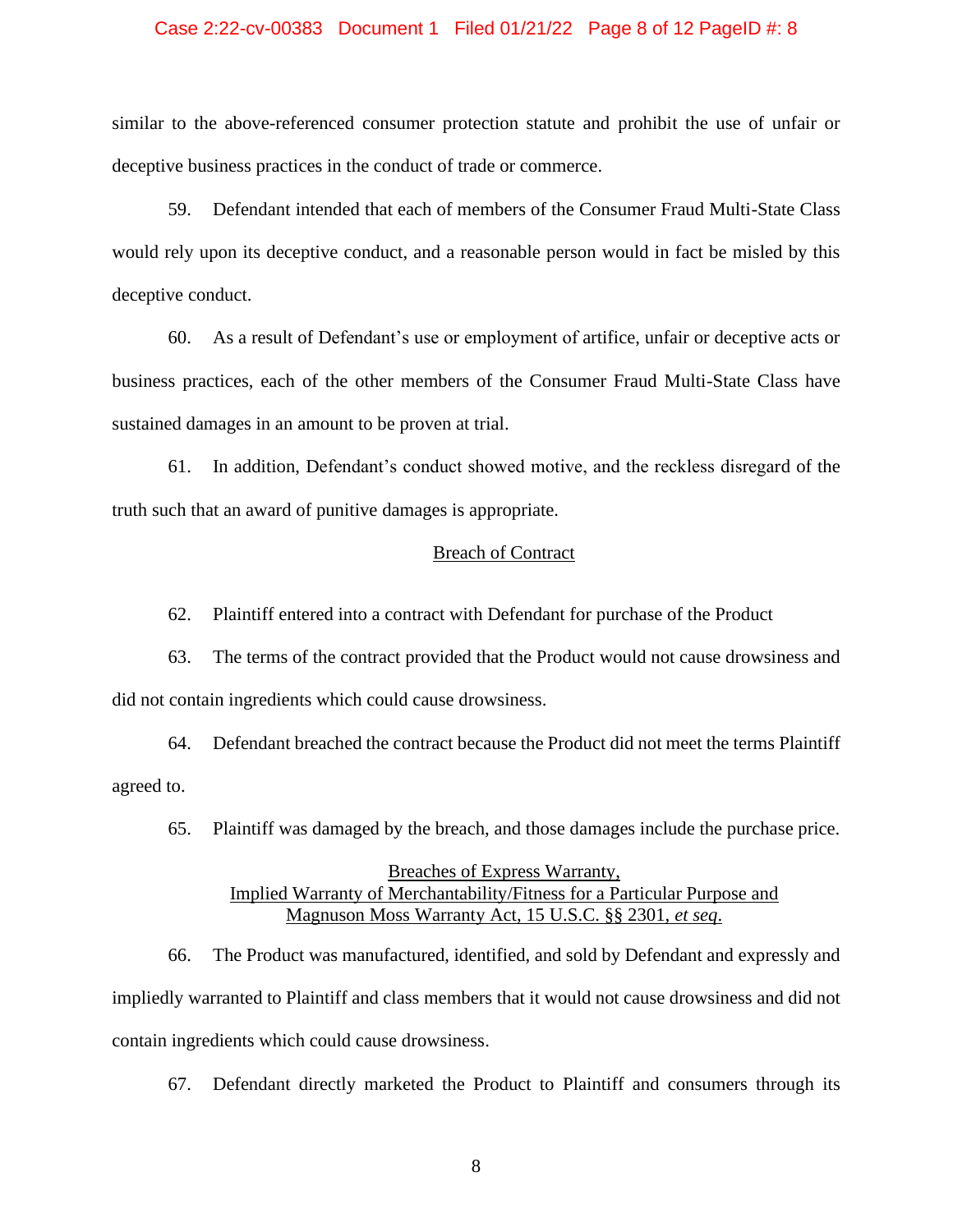#### Case 2:22-cv-00383 Document 1 Filed 01/21/22 Page 9 of 12 PageID #: 9

advertisements and marketing, through various forms of media, on the packaging, in print circulars, direct mail, and targeted digital advertising.

68. Defendant knew the product attributes that potential customers like Plaintiff were seeking and developed its marketing and labeling to directly meet those needs and desires.

69. Defendant's representations about the Product were conveyed in writing and promised it would be defect-free, and Plaintiff understood this meant the Product would not cause drowsiness and did not contain ingredients which could cause drowsiness.

70. Defendant's representations affirmed and promised that the Product would not cause drowsiness and did not contain ingredients which could cause drowsiness.

71. Defendant described the Product as one which would not cause drowsiness and did not contain ingredients which could cause drowsiness, which became part of the basis of the bargain that the Product would conform to its affirmations and promises.

72. Defendant had a duty to disclose and/or provide non-deceptive descriptions and marketing of the Product.

73. This duty is based on Defendant's outsized role in the market for this type of Product, a trusted brand known for its quality products.

74. Plaintiff recently became aware of Defendant's breach of the Product's warranties.

75. Plaintiff provided or will provide notice to Defendant, its agents, representatives, retailers, and their employees.

76. Plaintiff hereby provides notice to Defendant that it has breached the express and implied warranties associated with the Product.

77. Defendant received notice and should have been aware of these issues due to complaints by third-parties, including regulators, competitors, and consumers, to its main offices,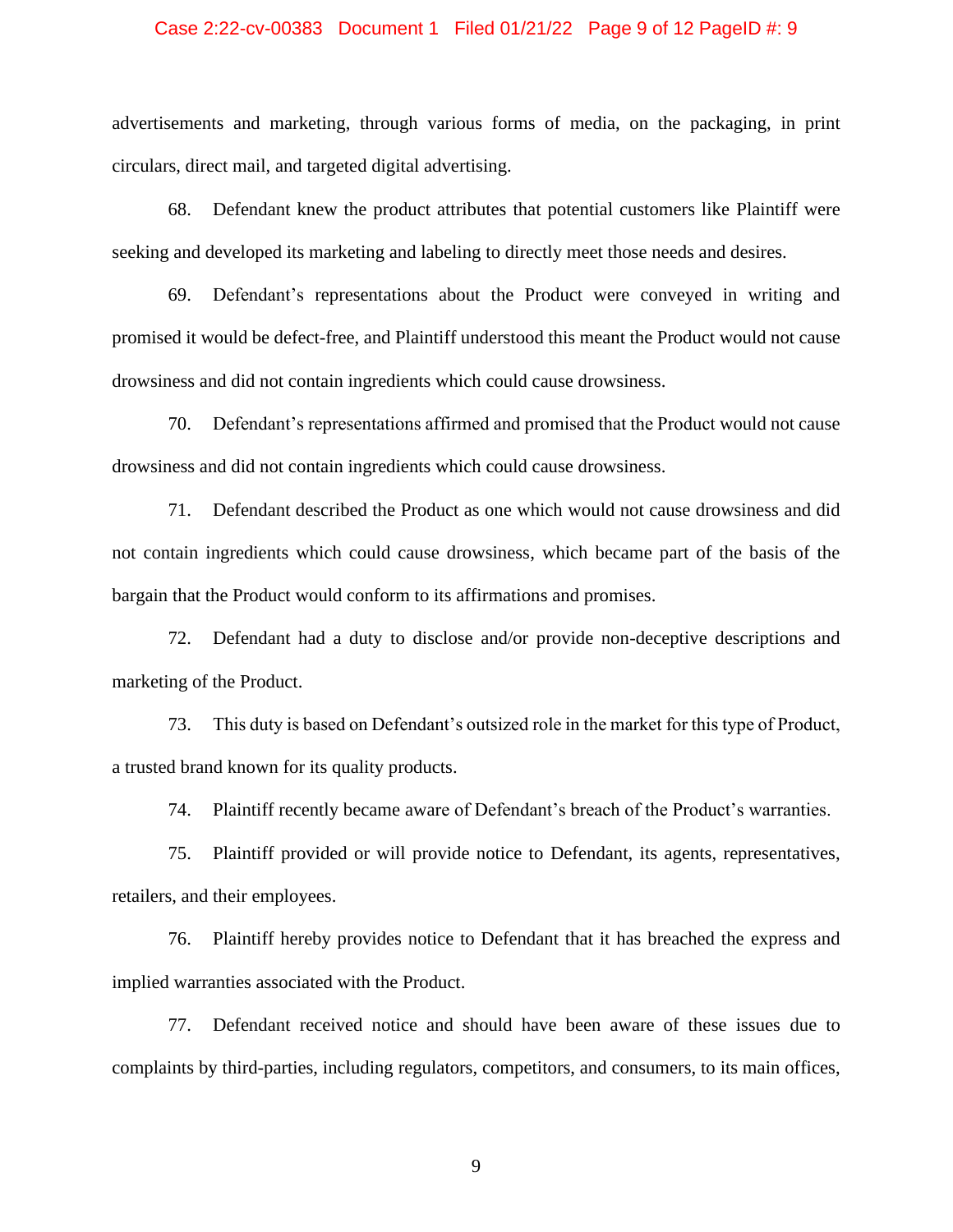#### Case 2:22-cv-00383 Document 1 Filed 01/21/22 Page 10 of 12 PageID #: 10

and by consumers through online forums.

78. The Product did not conform to its affirmations of fact and promises due to Defendant's actions.

79. The Product was not merchantable because it was not fit to pass in the trade as advertised, not fit for the ordinary purpose for which it was intended and did not conform to the promises or affirmations of fact made on the packaging, container or label.

80. The Product was not merchantable because Defendant had reason to know the particular purpose for which the Product was bought by Plaintiff, because he expected it would not cause drowsiness and did not contain ingredients which could cause drowsiness, and he relied on Defendant's skill and judgment to select or furnish such a suitable product.

81. Plaintiff and class members would not have purchased the Product or paid as much if the true facts had been known, suffering damages.

#### Negligent Misrepresentation

82. Defendant had a duty to truthfully represent the Product, which it breached.

83. This duty was non-delegable, and based on Defendant's position, holding itself out as having special knowledge and experience in this area, a trusted brand known for its quality products.

84. Defendant's representations regarding the Product went beyond the specific representations on the packaging, as they incorporated its extra-labeling promises and commitments to quality, transparency and putting customers first.

85. These promises were outside of the standard representations that other companies may make in a standard arms-length, retail context.

86. The representations took advantage of consumers' cognitive shortcuts made at the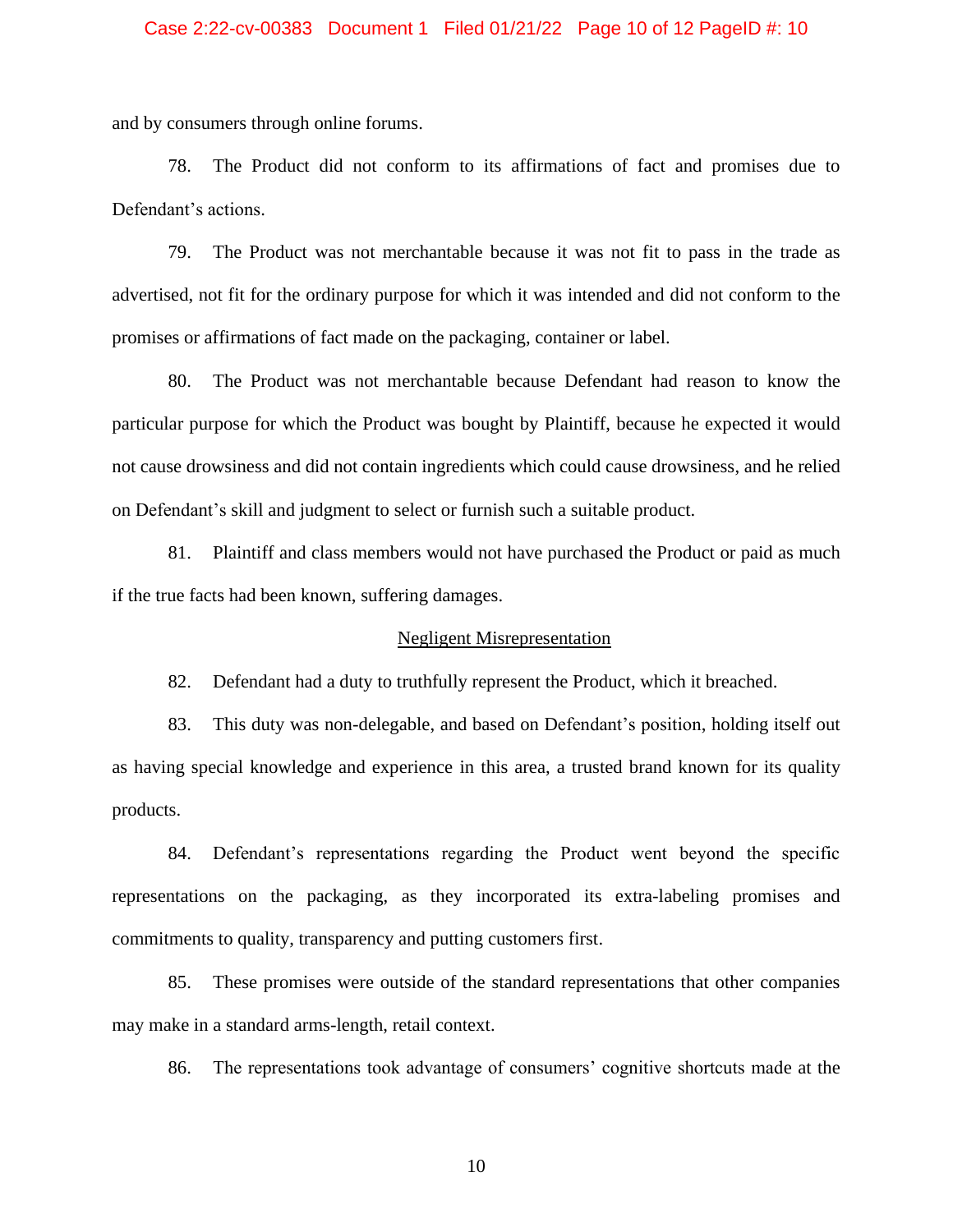#### Case 2:22-cv-00383 Document 1 Filed 01/21/22 Page 11 of 12 PageID #: 11

point-of-sale and their trust in Defendant.

87. Plaintiff and class members reasonably and justifiably relied on these negligent misrepresentations and omissions, which served to induce and did induce, their purchase of the Product.

88. Plaintiff and class members would not have purchased the Product or paid as much if the true facts had been known, suffering damages.

#### Fraud

89. Defendant misrepresented and/or omitted the attributes and qualities of the Product, that it would not cause drowsiness and did not contain ingredients which could cause drowsiness.

90. Moreover, the records Defendant is required to maintain, and/or the information inconspicuously disclosed to consumers, provided it with actual and constructive knowledge of the falsity of the representations.

91. Defendant knew of the issues described here yet did not address them.

92. Defendant's fraudulent intent is evinced by its knowledge that the Product was not consistent with its representations.

### Unjust Enrichment

93. Defendant obtained benefits and monies because the Product was not as represented and expected, to the detriment and impoverishment of Plaintiff and class members, who seek restitution and disgorgement of inequitably obtained profits.

## Jury Demand and Prayer for Relief

Plaintiff demands a jury trial on all issues.

**WHEREFORE**, Plaintiff prays for judgment:

1. Declaring this a proper class action, certifying Plaintiff as representative and the undersigned as counsel for the class;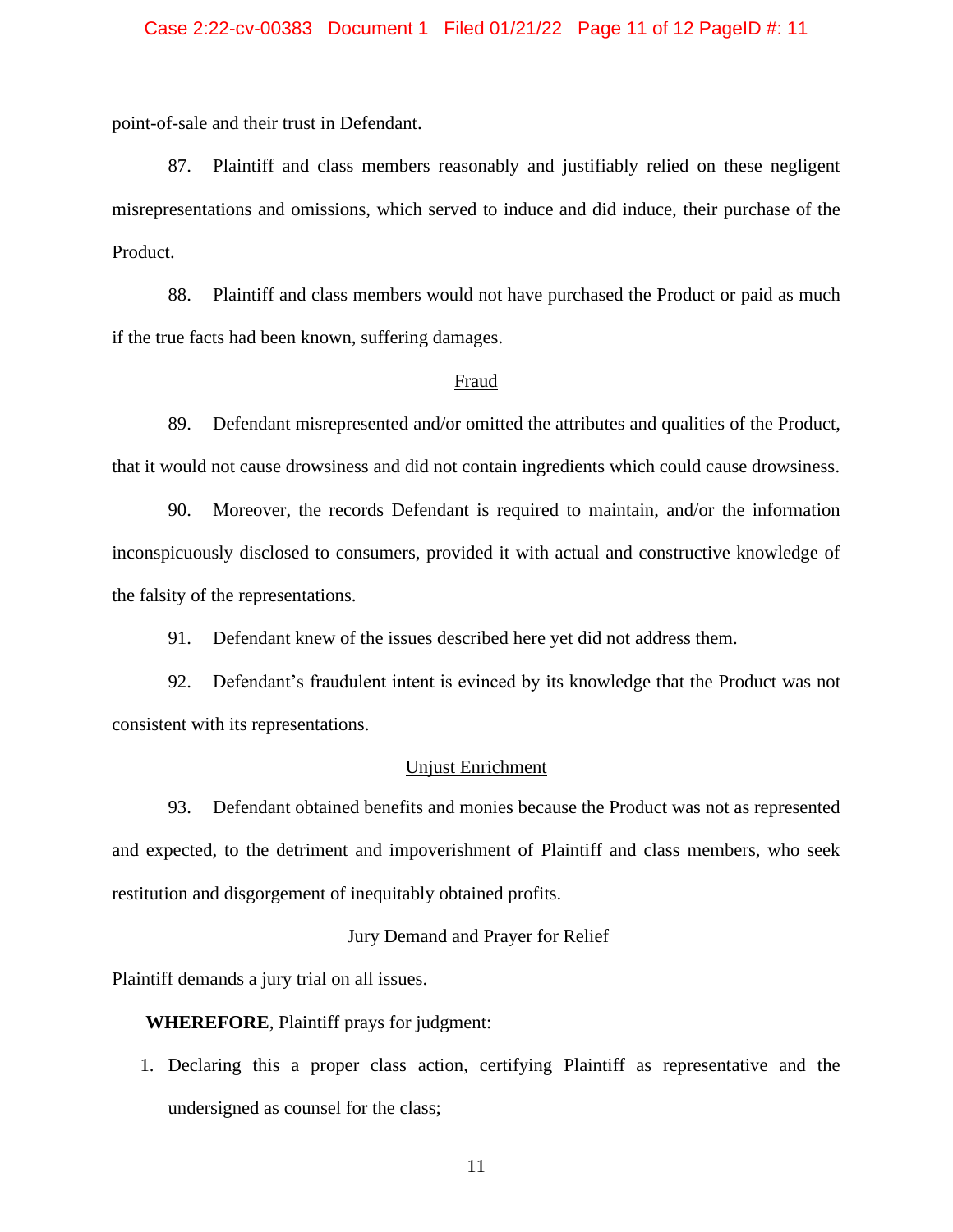- 2. Entering preliminary and permanent injunctive relief by directing Defendant to correct the challenged practices to comply with the law;
- 3. Injunctive relief to remove, correct and/or refrain from the challenged practices and representations, and restitution and disgorgement for members of the class pursuant to the applicable laws;
- 4. Awarding monetary damages, statutory and/or punitive damages pursuant to any statutory claims and interest pursuant to the common law and other statutory claims;
- 5. Awarding costs and expenses, including reasonable fees for Plaintiff's attorneys and experts; and
- 6. Other and further relief as the Court deems just and proper.
- Dated: January 21, 2022

Respectfully submitted,

Sheehan & Associates, P.C. /s/Spencer Sheehan 60 Cuttermill Rd Ste 409 Great Neck NY 11021 Tel: (516) 268-7080 spencer@spencersheehan.com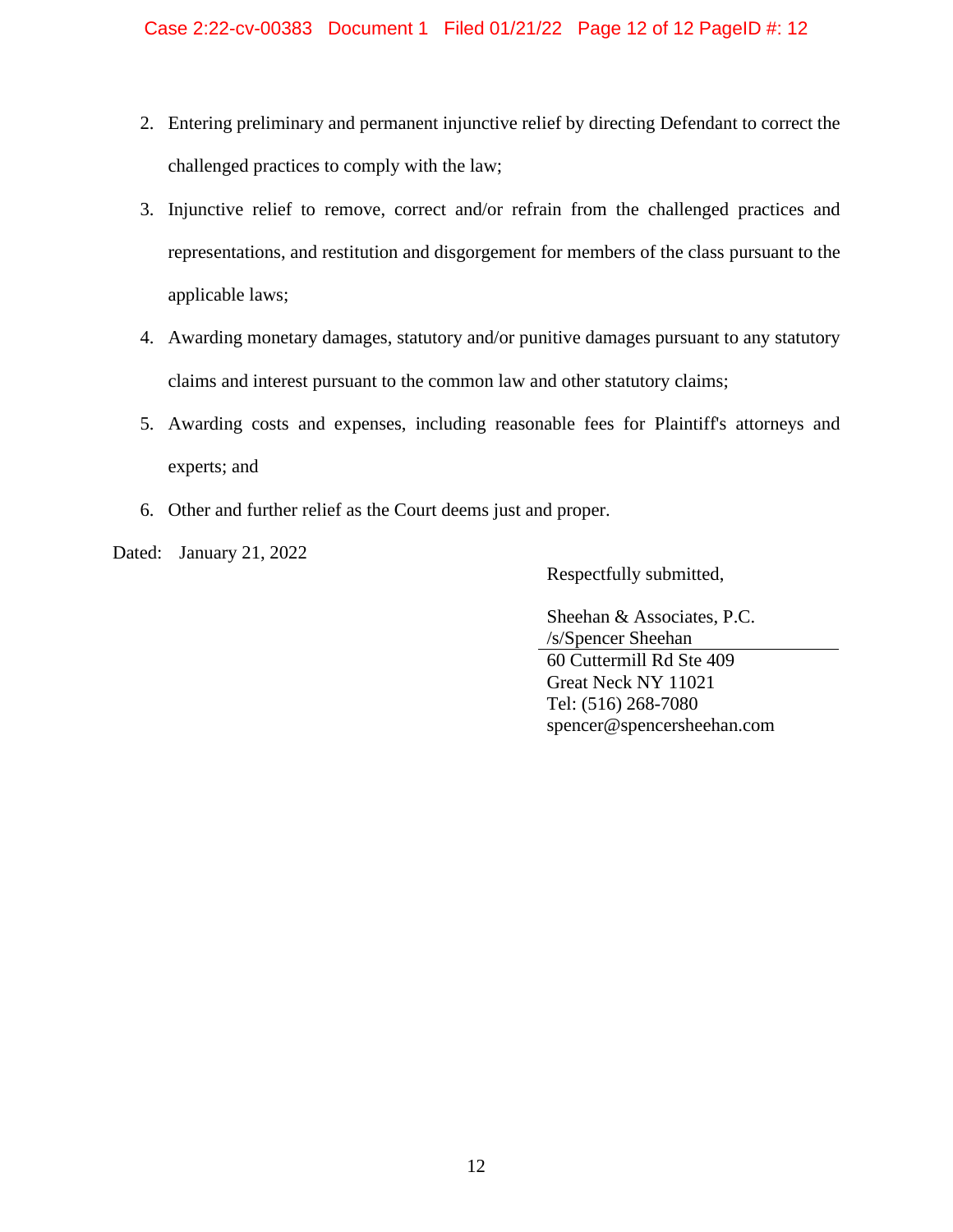# JS 44 (Rev. 02/19) **CIVIL COVER SHEET** Case 2:22-cv-00383 Document 1-1 Filed 01/21/22 Page 1 of 2 PageID #: 13

The JS 44 civil cover sheet and the information contained herein neither replace nor supplement the filing and service of pleadings or other papers as required by law, except as provided by local rules of court. This form,

| I. (a) PLAINTIFFS<br>Demetrius Williams, individually and on behalf of all others<br>similarly situated                                                                                                                                                                                                                                                                                                               |                                                                                                                                                                                                                                                                                                                                |                                                                                                                                                                                                                                                                                                                                                     | <b>DEFENDANTS</b><br>PL Developments Copiague, LLC                                                                                                                                                                                        |                                                                                                                                                                                                                                                                                        |                                                                                                                                                                                                                                                                                                                                                                                    |  |  |  |
|-----------------------------------------------------------------------------------------------------------------------------------------------------------------------------------------------------------------------------------------------------------------------------------------------------------------------------------------------------------------------------------------------------------------------|--------------------------------------------------------------------------------------------------------------------------------------------------------------------------------------------------------------------------------------------------------------------------------------------------------------------------------|-----------------------------------------------------------------------------------------------------------------------------------------------------------------------------------------------------------------------------------------------------------------------------------------------------------------------------------------------------|-------------------------------------------------------------------------------------------------------------------------------------------------------------------------------------------------------------------------------------------|----------------------------------------------------------------------------------------------------------------------------------------------------------------------------------------------------------------------------------------------------------------------------------------|------------------------------------------------------------------------------------------------------------------------------------------------------------------------------------------------------------------------------------------------------------------------------------------------------------------------------------------------------------------------------------|--|--|--|
| (b) County of Residence of First Listed Plaintiff                                                                                                                                                                                                                                                                                                                                                                     | (EXCEPT IN U.S. PLAINTIFF CASES)                                                                                                                                                                                                                                                                                               | Macomb (out-of-state)                                                                                                                                                                                                                                                                                                                               | NOTE:                                                                                                                                                                                                                                     | County of Residence of First Listed Defendant<br>(IN U.S. PLAINTIFF CASES ONLY)<br>IN LAND CONDEMNATION CASES, USE THE LOCATION OF<br>THE TRACT OF LAND INVOLVED.                                                                                                                      |                                                                                                                                                                                                                                                                                                                                                                                    |  |  |  |
| (c) Attorneys (Firm Name, Address, and Telephone Number)<br>Sheehan & Associates, P.C., 60 Cuttermill Rd Ste 409 Great Neck NY<br>11021-3104 (516) 268-7080                                                                                                                                                                                                                                                           |                                                                                                                                                                                                                                                                                                                                |                                                                                                                                                                                                                                                                                                                                                     | Attorneys (If Known)                                                                                                                                                                                                                      |                                                                                                                                                                                                                                                                                        |                                                                                                                                                                                                                                                                                                                                                                                    |  |  |  |
| <b>II. BASIS OF JURISDICTION</b> (Place an "X" in One Box Only)                                                                                                                                                                                                                                                                                                                                                       |                                                                                                                                                                                                                                                                                                                                |                                                                                                                                                                                                                                                                                                                                                     | <b>III. CITIZENSHIP OF PRINCIPAL PARTIES</b> (For Diversity Cases Only.)                                                                                                                                                                  |                                                                                                                                                                                                                                                                                        |                                                                                                                                                                                                                                                                                                                                                                                    |  |  |  |
| $\Box$ 1 U.S. Government<br>Plaintiff                                                                                                                                                                                                                                                                                                                                                                                 | $\Box$ 3 Federal Question<br>(U.S. Government Not a Party)                                                                                                                                                                                                                                                                     |                                                                                                                                                                                                                                                                                                                                                     | (Check one box, only for plaintiff and one box for defendant.)<br><b>DEF</b><br><b>PTF</b><br>PTF<br>Citizen of This State<br>$\Box$ 1<br>$\sqrt{2}$ 1<br>$\Box$ 4<br>Incorporated or Principal Place of<br><b>Business In This State</b> |                                                                                                                                                                                                                                                                                        |                                                                                                                                                                                                                                                                                                                                                                                    |  |  |  |
| $\square$ 2 U.S. Governmen<br>Defendant                                                                                                                                                                                                                                                                                                                                                                               | $\boxtimes$ 4 Diversity<br>(Indicate Citizenship of Parties in Item III)                                                                                                                                                                                                                                                       |                                                                                                                                                                                                                                                                                                                                                     | $\Box$ 5<br>Citizen of Another State<br>☑ 2<br>$\Box$ 2 Incorporated <i>and</i> Principal Place<br>$\Box$ 5<br>of Business In Another State                                                                                               |                                                                                                                                                                                                                                                                                        |                                                                                                                                                                                                                                                                                                                                                                                    |  |  |  |
|                                                                                                                                                                                                                                                                                                                                                                                                                       |                                                                                                                                                                                                                                                                                                                                |                                                                                                                                                                                                                                                                                                                                                     | Citizen or Subject of a<br>Foreign Country                                                                                                                                                                                                | $\Box$ 3 Foreign Nation<br>$\Box$ 3                                                                                                                                                                                                                                                    | $\Box$ 6<br>$\Box$ 6                                                                                                                                                                                                                                                                                                                                                               |  |  |  |
| <b>IV. NATURE OF SUIT</b> (Place an "X" in One Box Only)<br><b>CONTRACT</b>                                                                                                                                                                                                                                                                                                                                           |                                                                                                                                                                                                                                                                                                                                | <b>TORTS</b>                                                                                                                                                                                                                                                                                                                                        | <b>FORFEITURE/PENALTY</b>                                                                                                                                                                                                                 | <b>BANKRUPTCY</b>                                                                                                                                                                                                                                                                      | <b>OTHER STATUTES</b>                                                                                                                                                                                                                                                                                                                                                              |  |  |  |
| $\Box$ 110 Insurance<br>$\Box$ 120 Marine<br>$\Box$ 130 Miller Act<br>$\Box$ 140 Negotiable Instrument<br>$\Box$ 150 Recovery of Overpayment<br>& Enforcement of Judgment<br>$\Box$ 151 Medicare Act<br>$\Box$ 152 Recovery of Defaulted<br><b>Student Loans</b><br>(Excludes Veterans)<br>$\Box$ 153 Recovery of Overpayment<br>of Veteran's Benefits<br>$\Box$ 160 Stockholders' Suits<br>$\Box$ 190 Other Contract | PERSONAL INJURY<br>$\Box$ 310 Airplane<br>$\Box$ 315 Airplane Product<br>Liability<br>$\Box$ 320 Assault, Libel &<br>Slander<br>□ 330 Federal Employers'<br>Liability<br>$\square$ 340 Marine<br>$\Box$ 345 Marine Product<br>Liability<br>$\Box$ 350 Motor Vehicle<br>$\square$ 355 Motor Vehicle<br><b>Product Liability</b> | PERSONAL INJURY<br>$\Box$ 365 Personal Injury -<br><b>Product Liability</b><br>$\Box$ 367 Health Care/<br>Pharmaceutical<br>Personal Injury<br><b>Product Liability</b><br>$\Box$ 368 Asbestos Personal<br><b>Injury Product</b><br>Liability<br>PERSONAL PROPERTY<br>☑ 370 Other Fraud<br>$\Box$ 371 Truth in Lending<br>$\Box$ 380 Other Personal | □ 625 Drug Related Seizure<br>of Property 21 USC 881<br>$\Box$ 690 Other<br><b>LABOR</b><br>□ 710 Fair Labor Standards<br>Act<br>□ 720 Labor/Management                                                                                   | $\Box$ 422 Appeal 28 USC 158<br>$\square$ 423 Withdrawal<br>28 USC 157<br><b>PROPERTY RIGHTS</b><br>$\Box$ 820 Copyrights<br>$\Box$ 830 Patent<br>□ 840 Trademark<br><b>SOCIAL SECURITY</b><br>$\Box$ 861 HIA (1395ff)<br>$\Box$ 862 Black Lung (923)<br>$\Box$ 863 DIWC/DIWW (405(g)) | $\Box$ 375 False Claims Act<br>$\Box$ 376 Qui Tam (31 USC<br>3729(a)<br>$\Box$ 400 State Reapportionment<br>$\Box$ 410 Antitrust<br>$\Box$ 430 Banks and Banking<br>$\Box$ 450 Commerce<br>$\Box$ 460 Deportation<br>$\Box$ 470 Racketeer Influenced and<br>Corrupt Organizations<br>□ 480 Consumer Credit<br>$\Box$ 490 Cable/Sat TV<br>□ 850 Securities/Commodities/<br>Exchange |  |  |  |
| $\Box$ 195 Contract Product Liability<br>$\Box$ 196 Franchise                                                                                                                                                                                                                                                                                                                                                         | □ 360 Other Personal<br>Injury<br>$\Box$ 362 Personal Injury -<br><b>Medical Malpractice</b>                                                                                                                                                                                                                                   | <b>Property Damage</b><br>$\Box$ 385 Property Damage<br><b>Product Liability</b>                                                                                                                                                                                                                                                                    | Relations<br>□ 740 Railway Labor Act<br>□ 751 Family and Medical<br>Leave Act<br>$\Box$ 790 Other Labor Litigation                                                                                                                        | $\square$ 864 SSID Title XVI<br>$\Box$ 865 RSI (405(g))                                                                                                                                                                                                                                | $\Box$ 890 Other Statutory Actions<br>□ 891 Agricultural Acts<br>$\Box$ 893 Environmental Matters<br>$\Box$ 895 Freedom of Information                                                                                                                                                                                                                                             |  |  |  |
| <b>REAL PROPERTY</b><br>$\Box$ 210 Land Condemnation<br>$\Box$ 220 Foreclosure<br>$\Box$ 230 Rent Lease & Ejectment<br>$\Box$ 240 Torts to Land<br>$\Box$ 245 Tort Product Liability<br>$\Box$ 290 All Other Real Property                                                                                                                                                                                            | <b>CIVIL RIGHTS</b><br>$\Box$ 440 Other Civil Rights<br>$\Box$ 441 Voting<br>$\Box$ 442 Employment<br>$\Box$ 443 Housing/<br>Accommodations<br>$\square$ 445 Amer. w/Disabilities-<br>Employment<br>$\square$ 446 Amer. w/Disabilities-<br>Other<br>$\square$ 448 Education                                                    | PRISONER PETITIONS<br><b>Habeas Corpus:</b><br>$\Box$ 463 Alien Detainee<br>$\Box$ 510 Motions to Vacate<br>Sentence<br>$\Box$ 530 General<br>$\Box$ 535 Death Penalty<br>Other:<br>$\Box$ 540 Mandamus & Other<br>$\Box$ 550 Civil Rights<br>$\Box$ 555 Prison Condition<br>$\Box$ 560 Civil Detainee -<br>Conditions of<br>Confinement            | $\Box$ 791 Employee Retirement<br>Income Security Act<br><b>IMMIGRATION</b><br>$\Box$ 462 Naturalization Application<br>$\square$ 465 Other Immigration<br><b>Actions</b>                                                                 | <b>FEDERAL TAX SUITS</b><br>□ 870 Taxes (U.S. Plaintiff<br>or Defendant)<br>$\Box$ 871 IRS—Third Party<br>26 USC 7609                                                                                                                                                                  | Act<br>$\Box$ 896 Arbitration<br>□ 899 Administrative Procedure<br>Act/Review or Appeal of<br><b>Agency Decision</b><br>$\Box$ 950 Constitutionality of<br><b>State Statutes</b>                                                                                                                                                                                                   |  |  |  |
| V. ORIGIN (Place an "X" in One Box Only)<br>$\boxtimes$ 1 Original<br>Proceeding                                                                                                                                                                                                                                                                                                                                      | $\Box$ 2 Removed from<br>$\Box$ 3<br><b>State Court</b>                                                                                                                                                                                                                                                                        | Remanded from<br>Appellate Court                                                                                                                                                                                                                                                                                                                    | $\Box$ 4 Reinstated or<br>$\Box$ 5 Transferred from<br>Reopened<br>(specify)                                                                                                                                                              | $\Box$ 6 Multidistrict<br><b>Another District</b><br>Litigation                                                                                                                                                                                                                        |                                                                                                                                                                                                                                                                                                                                                                                    |  |  |  |
| VI. CAUSE OF ACTION                                                                                                                                                                                                                                                                                                                                                                                                   | 28 USC § 1332<br>Brief description of cause:<br>False advertising                                                                                                                                                                                                                                                              |                                                                                                                                                                                                                                                                                                                                                     | Cite the U.S. Civil Statute under which you are filing (Do not cite jurisdictional statutes unless diversity):                                                                                                                            |                                                                                                                                                                                                                                                                                        |                                                                                                                                                                                                                                                                                                                                                                                    |  |  |  |
| <b>VII. REQUESTED IN</b><br><b>COMPLAINT:</b>                                                                                                                                                                                                                                                                                                                                                                         | ☑<br>UNDER RULE 23, F.R.Cv.P.                                                                                                                                                                                                                                                                                                  | CHECK IF THIS IS A CLASS ACTION                                                                                                                                                                                                                                                                                                                     | <b>DEMAND \$</b><br>5,000,000                                                                                                                                                                                                             | <b>JURY DEMAND:</b>                                                                                                                                                                                                                                                                    | CHECK YES only if demanded in complaint:<br>$\boxtimes$ Yes<br>$\square$ No                                                                                                                                                                                                                                                                                                        |  |  |  |
| VIII. RELATED CASE(S)<br><b>IF ANY</b>                                                                                                                                                                                                                                                                                                                                                                                | (See instructions):                                                                                                                                                                                                                                                                                                            | <b>JUDGE</b>                                                                                                                                                                                                                                                                                                                                        |                                                                                                                                                                                                                                           | DOCKET NUMBER                                                                                                                                                                                                                                                                          |                                                                                                                                                                                                                                                                                                                                                                                    |  |  |  |
| <b>DATE</b><br>1/21/2022<br>FOR OFFICE USE ONLY                                                                                                                                                                                                                                                                                                                                                                       |                                                                                                                                                                                                                                                                                                                                | SIGNATURE OF ATTORNEY OF RECORD<br>/s/ Spencer Sheehan                                                                                                                                                                                                                                                                                              |                                                                                                                                                                                                                                           |                                                                                                                                                                                                                                                                                        |                                                                                                                                                                                                                                                                                                                                                                                    |  |  |  |
| <b>RECEIPT#</b>                                                                                                                                                                                                                                                                                                                                                                                                       | <b>AMOUNT</b>                                                                                                                                                                                                                                                                                                                  | <b>APPLYING IFP</b>                                                                                                                                                                                                                                                                                                                                 | <b>JUDGE</b>                                                                                                                                                                                                                              | MAG. JUDGE                                                                                                                                                                                                                                                                             |                                                                                                                                                                                                                                                                                                                                                                                    |  |  |  |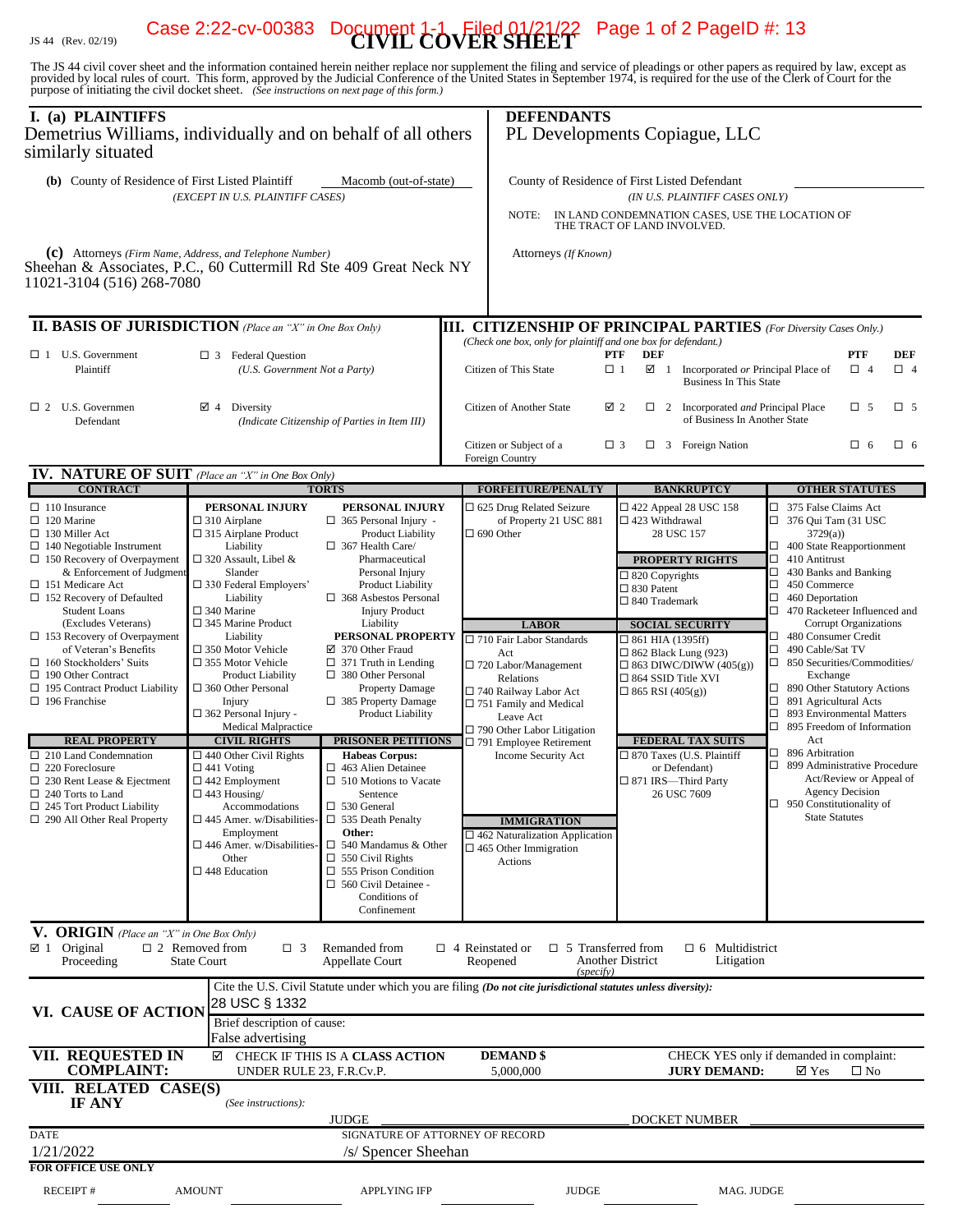#### **CERTIFICATION OF ARBITRATION ELIGIBILITY** Case 2:22-cv-00383 Phote 11 ARREA CASE 2:22-cv-00383 Page 10  $\frac{1}{4}$  of  $\frac{1}{4}$  Are  $\frac{1}{4}$   $\frac{1}{4}$   $\frac{1}{4}$   $\frac{1}{4}$   $\frac{1}{4}$   $\frac{1}{4}$   $\frac{1}{2}$   $\frac{1}{2}$   $\frac{1}{4}$   $\frac{1}{4}$   $\frac{1}{4}$   $\frac{1}{4}$   $\frac{1}{4}$   $\frac$

exclusive of interest and costs, are eligible for compulsory arbitration. The amount of damages is presumed to be below the threshold amount unless a certification to the contrary is filed.

| Case is Eligible for Arbitration |                                                                                      |             |           |                                                                             |  |  |  |
|----------------------------------|--------------------------------------------------------------------------------------|-------------|-----------|-----------------------------------------------------------------------------|--|--|--|
|                                  | Spencer Sheehan                                                                      | counsel for | plaintiff | , do hereby certify that the above captioned civil action is ineligible for |  |  |  |
|                                  | compulsory arbitration for the following reason(s):                                  |             |           |                                                                             |  |  |  |
|                                  | monetary damages sought are in excess of \$150,000, exclusive of interest and costs, |             |           |                                                                             |  |  |  |
|                                  | the complaint seeks injunctive relief.                                               |             |           |                                                                             |  |  |  |
|                                  | the matter is otherwise ineligible for the following reason                          |             |           |                                                                             |  |  |  |
|                                  |                                                                                      |             |           | <b>DISCLOSURE STATEMENT - FEDERAL RULES CIVIL PROCEDURE 7.1</b>             |  |  |  |

Identify any parent corporation and any publicly held corporation that owns 10% or more or its stocks:

# **RELATED CASE STATEMENT (Section VIII on the Front of this Form)**

Please list all cases that are arguably related pursuant to Division of Business Rule 50.3.1 in Section VIII on the front of this form. Rule 50.3.1 (a) provides that "A civil case is "related" to another civil case for purposes of this guideline when, because of the similarity of facts and legal issues or because the cases arise from the same transactions or events, a substantial saving of judicial resources is likely to result from assigning both cases to the same judge and magistrate judge." Rule 50.3.1 (b) provides that "A civil case shall not be deemed "related" to another civil case merely because the civil case: (A) involves identical legal issues, or (B) involves the same parties." Rule 50.3.1 (c) further provides that "Presumptively, and subject to the power of a judge to determine otherwise pursuant to paragraph (d), civil cases shall not be deemed to be "related" unless both cases are still pending before the court."

## **NY-E DIVISION OF BUSINESS RULE 50.1(d)(2)**

| 1.)                                                                                                                                                   | County?                                                                                                                                                                                                                                                                                                                                                                                                                                                            | Yes      | ΙV  | No                      |             | Is the civil action being filed in the Eastern District removed from a New York State Court located in Nassau or Suffolk     |  |
|-------------------------------------------------------------------------------------------------------------------------------------------------------|--------------------------------------------------------------------------------------------------------------------------------------------------------------------------------------------------------------------------------------------------------------------------------------------------------------------------------------------------------------------------------------------------------------------------------------------------------------------|----------|-----|-------------------------|-------------|------------------------------------------------------------------------------------------------------------------------------|--|
| 2.)                                                                                                                                                   | If you answered "no" above:<br>County?                                                                                                                                                                                                                                                                                                                                                                                                                             | Yes<br>☑ |     | No                      |             | a) Did the events or omissions giving rise to the claim or claims, or a substantial part thereof, occur in Nassau or Suffolk |  |
|                                                                                                                                                       | District?                                                                                                                                                                                                                                                                                                                                                                                                                                                          | Yes<br>M |     | No                      |             | b) Did the events or omissions giving rise to the claim or claims, or a substantial part thereof, occur in the Eastern       |  |
|                                                                                                                                                       | received:                                                                                                                                                                                                                                                                                                                                                                                                                                                          |          |     |                         |             | c) If this is a Fair Debt Collection Practice Act case, specify the County in which the offending communication was          |  |
|                                                                                                                                                       | If your answer to question 2 (b) is "No," does the defendant (or a majority of the defendants, if there is more than one) reside in Nassau or<br>Suffolk County, or, in an interpleader action, does the claimant (or a majority of the claimants, if there is more than one) reside in Nassau or<br>Suffolk County?<br>Yes<br>N <sub>0</sub><br>(Note: A corporation shall be considered a resident of the County in which it has the most significant contacts). |          |     |                         |             |                                                                                                                              |  |
| <b>BAR ADMISSION</b><br>I am currently admitted in the Eastern District of New York and currently a member in good standing of the bar of this court. |                                                                                                                                                                                                                                                                                                                                                                                                                                                                    |          |     |                         |             |                                                                                                                              |  |
|                                                                                                                                                       |                                                                                                                                                                                                                                                                                                                                                                                                                                                                    | ☑        | Yes |                         |             | No                                                                                                                           |  |
|                                                                                                                                                       | Are you currently the subject of any disciplinary action (s) in this or any other state or federal court?                                                                                                                                                                                                                                                                                                                                                          |          |     |                         |             |                                                                                                                              |  |
|                                                                                                                                                       |                                                                                                                                                                                                                                                                                                                                                                                                                                                                    | $\Box$   | Yes | (If yes, please explain | $\bm{\vee}$ | No                                                                                                                           |  |
|                                                                                                                                                       |                                                                                                                                                                                                                                                                                                                                                                                                                                                                    |          |     |                         |             |                                                                                                                              |  |
|                                                                                                                                                       | I certify the accuracy of all information provided above.                                                                                                                                                                                                                                                                                                                                                                                                          |          |     |                         |             |                                                                                                                              |  |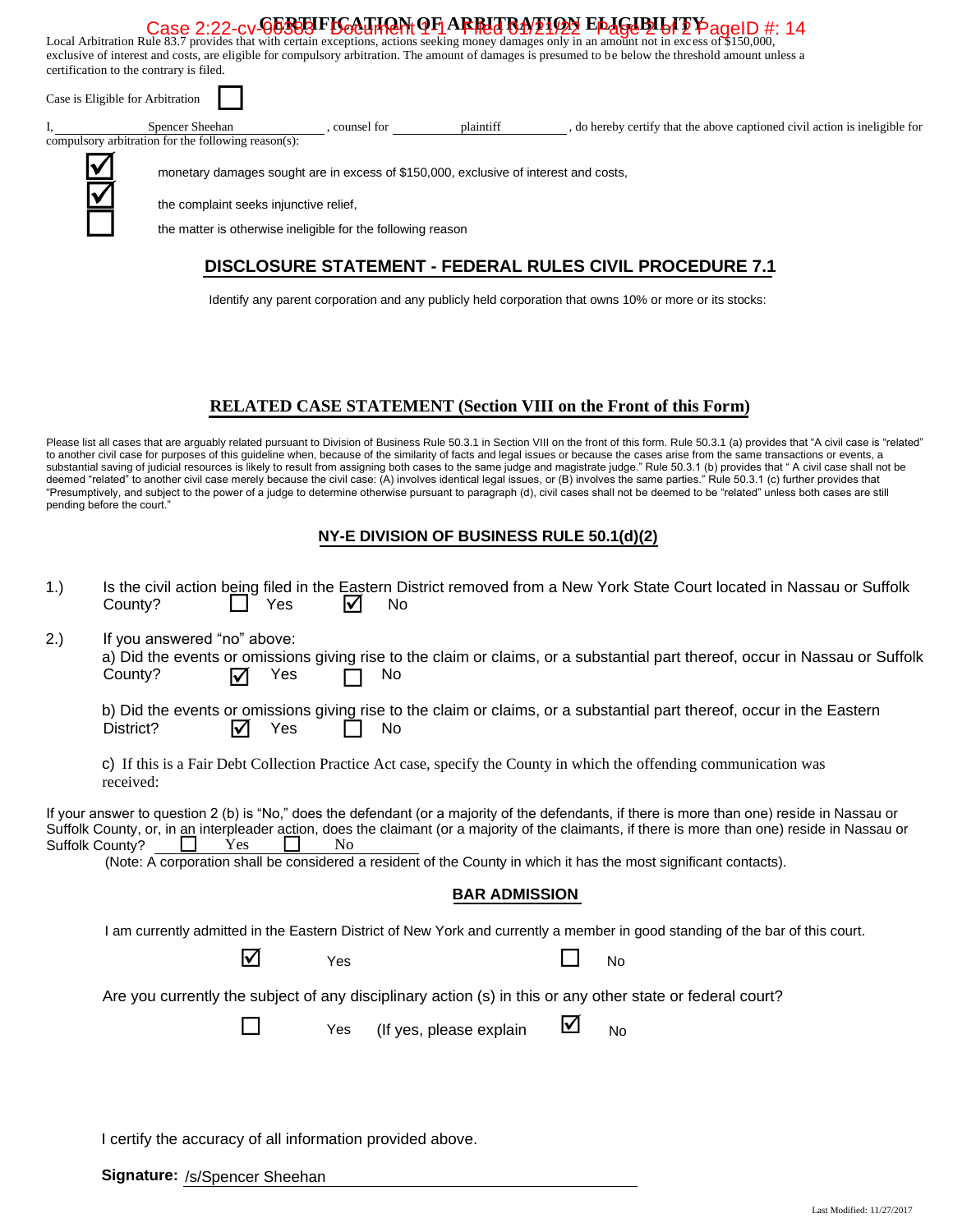AO 440 (Rev. 06/12) Summons in a Civil Action

# UNITED STATES DISTRICT COURT

for the

Eastern District of New York

) ) ) ) ) ) ) ) ) ) ) )

Demetrius Williams, individually and on behalf of all others similarly situated,

 *Plaintiff(s)*

v.  $\frac{1}{2}$  Civil Action No. 2:22-cv-00383

PL Developments Copiague, LLC,

 *Defendant(s)*

# **SUMMONS IN A CIVIL ACTION**

To: *(Defendant's name and address)* PL Developments Copiague, LLC

c/o Corporate Creations Network Inc. 3411 Silverside Rd Ste 104 Wilmington DE 19810-4809

A lawsuit has been filed against you.

Within 21 days after service of this summons on you (not counting the day you received it) — or 60 days if you are the United States or a United States agency, or an officer or employee of the United States described in Fed. R. Civ. P. 12 (a)(2) or  $(3)$  — you must serve on the plaintiff an answer to the attached complaint or a motion under Rule 12 of the Federal Rules of Civil Procedure. The answer or motion must be served on the plaintiff or plaintiff's attorney, whose name and address are: Sheehan & Associates, P.C., 60 Cuttermill Rd Ste 409 Great Neck NY 11021-3104 (516) 268-7080

If you fail to respond, judgment by default will be entered against you for the relief demanded in the complaint. You also must file your answer or motion with the court.

*CLERK OF COURT*

Date:

 *Signature of Clerk or Deputy Clerk*